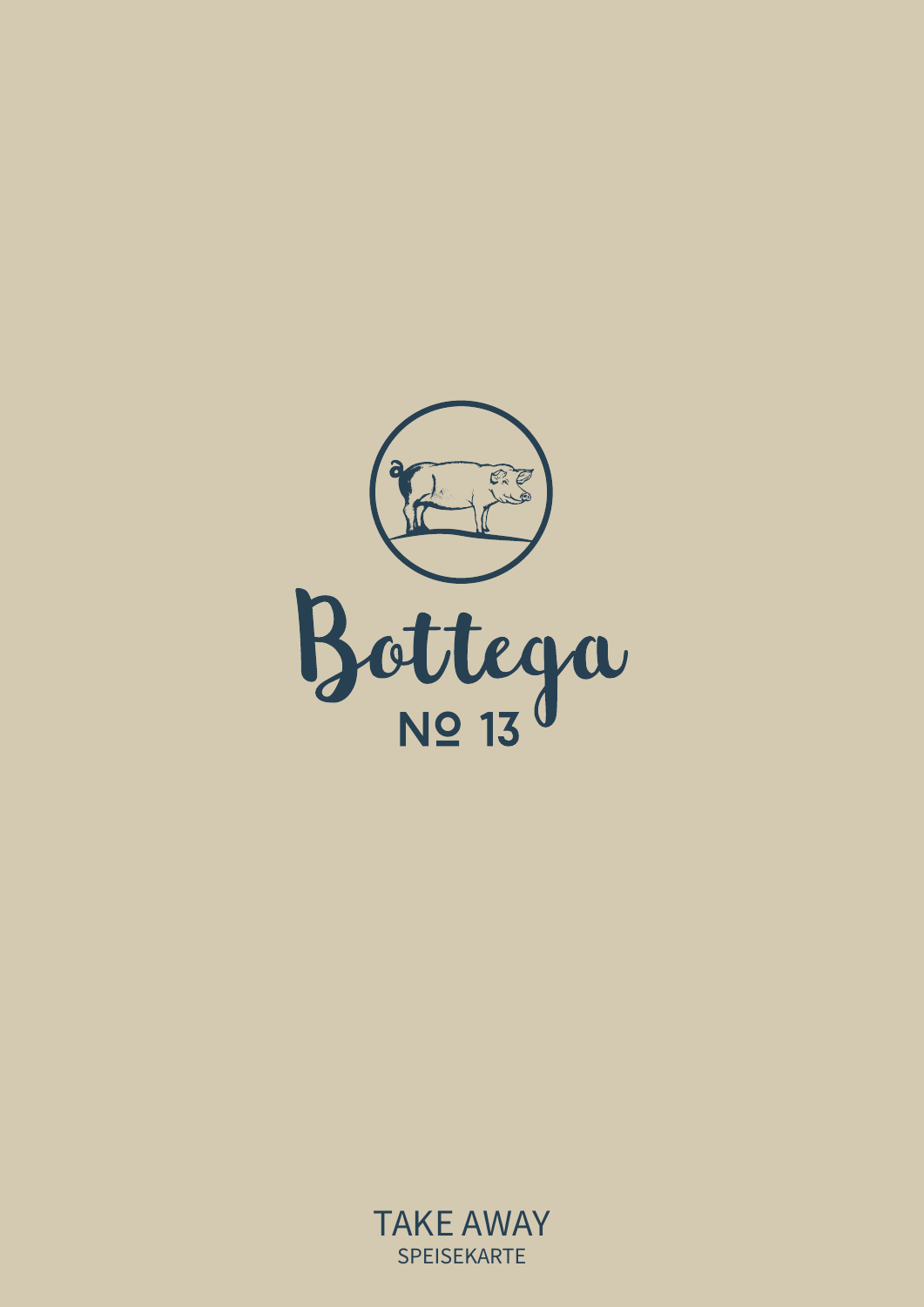

# ANTIPASTI E INSALATE

#### FOCACCIA AGLIO, OLIO E ORIGANO A 6

Focaccia mit Knoblauch, Olivenöl und Oregano

#### ANTIPASTO MISTO DELLA CASA (min. 2 Pers.) A B C D G H M R 15/p.P

Variation von Antipasti für mind. 2 Pers. (Preis pro Person) Variety of antipasto for min 2 persons (price per person)

# FANTASIE DI BRUSCHETTE A G 10

Gemischte Bruschette Variety of bruschette

#### TARTARE DI MANZO ALLA FRANCESE LMCD 16

Beef Tartar mit Toastbrot und Butter Beef tartar with toast and butter

# ARANCINO AL RAGÚ CON CUORE MORBIDO DI MOZZARELLA E SALSA AL PECORINO A C G 10

(Süditalienische Spezialität) Frittierte Ragu-Reiskugel mit flüssigem Mozzarellakern und Pecorino Dip (Specialty from southern Italy) Fried Rice-Meatball with liquid core of mozzarella with pecorino dip

# CALAMARI E GAMBERI FRITTI CON VERDURE PASTELLATE E SALSA TARTARA CMR 16

Frittierte Tintenfische, Garnelen und Gemüse mit Sauce Tartare Deep-fried calamari and prawns with sauce tartare

# POLPO GRIGLIATO SU CREMA DI PISELLI E MENTA CON POMODORINI E PATATE R 17

Gegrillter Octopus auf Erbsen-Minzcreme mit Cocktailtomaten und Kartoffeln Grilled octopus on minted pea creme with tomatoes and potatoes

# VITELLO TONNATO C D L M 13

Dünn aufgeschnittenes Kalbfleisch mit Thunfischsauce Slices of veal with truffled creme of tuna

# MINESTRONE DI VERDURE ITALIANO AL 7

Klassische italienische Gemüsesuppe Classic italian vegetable soup

#### INSALATA MISTA 6

Gemischter Salat Mixed salad

> BESTELLHOTLINE +43 676 775 91 52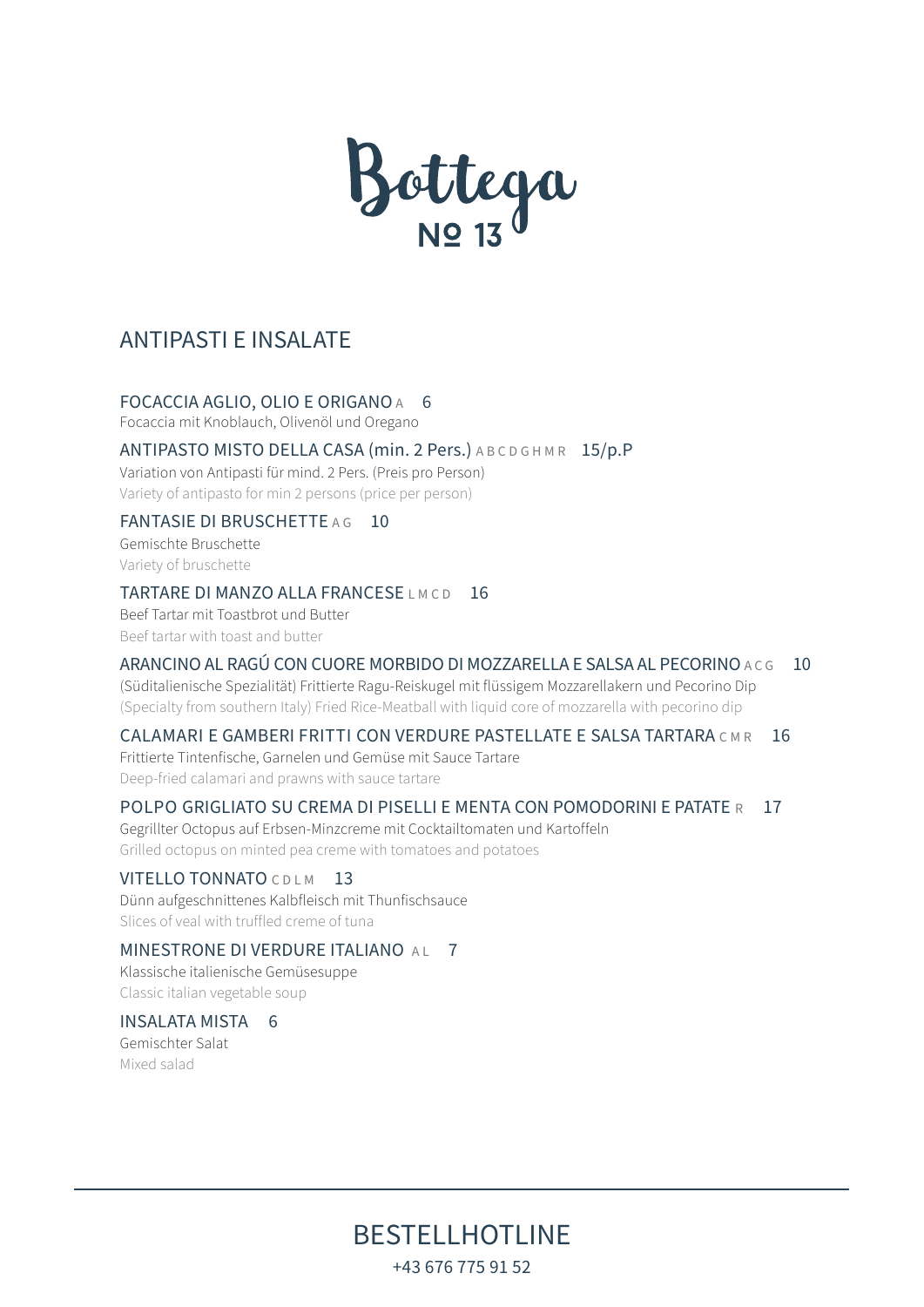

# PRIMI

#### TRENETTE ALLE VONGOLE VERACIARL 16

Trenette mit Venusmuscheln, Cocktailtomaten, Petersilie und Weißwein Trenette with clams, tomatoes, parsley and white wine

#### GNOCCHI BOTTEGA A C G 15

Hausgemachte Gnocchi mit Büffelmozzarella, gelben und roten Tomaten und Basilikum Homemade gnocchi with buffalo mozzarella, yellow and red tomatoes and basil

#### CANNELLONI CON RICOTTA E SPINACI ACG 14

Cannelloni mit Ricotta und Spinat Fresh pasta filled with ricotta cheese and spinach

#### TRENETTE CON GAMBERI E ZUCCHINE CON PANNA E POMODORINI A B L G 15

Trenette mit Garnelen und Zucchini in Tomaten-Sahnesauce Trenette with prawns and zucchini with tomatoes and cream sauce

#### PAPPARDELLE CON SUGO DI STRACOTTO COA 19

Hausgemachte Pappardelle mit toskanischem RagÚ Homemade Pappardelle with tuscan ragÚ

#### RISOTTO ALLA PESCATORA BDLR 21

Risotto mit Meeresfrüchten in Tomatensauce Seafood risotto with tomato sauce

#### LA VERA CARBONARA A C G 14

Trenette in cremiger Sauce aus Eiern, Parmigiano reggiano DOP und Guanciale Trenette with creamy sauce of eggs, parmesan cheese and italian bacon

# TRENETTE AGLIO, OLIO E PEPERONCINO A C 10

Trenette mit Knoblauch, Olivenöl und Chili Trenette with garlic, oliveoil and chili

#### PENNE AL POMODORO ACT 10 Penne mit Tomatensauce

Penne with tomato sauce

# PENNE ALL' ARRABBIATA A CL 10

Penne mit Tomatensauce, Knoblauch und Chili Penne with tomato sauce, garlic and chili

# TRENETTE AL RAGÙ A CL<sup>11</sup>

Trenette mit Sauce Bolognese Trenette with meat sauce

> BESTELLHOTLINE +43 676 775 91 52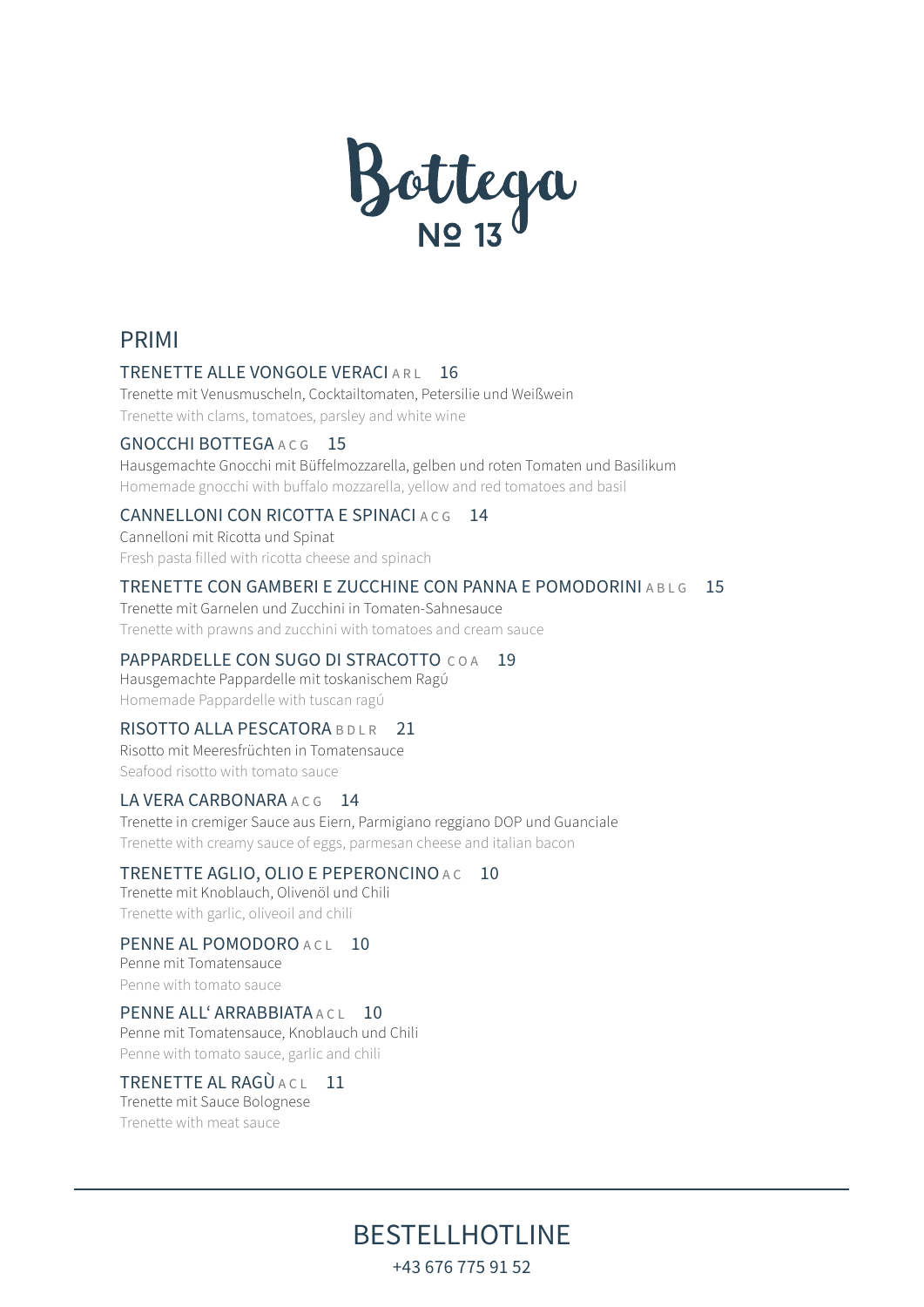

# **SECONDI**

# FILETTO DI MANZO CON PATATE DELLA BOTTEGA E SALSA BERNAISE C G M 32

Rinderfilet mit frittierten Kartoffeln alla Bottega und Sauce Bernaise Beef tenderloin with fried potatoes alla Bottega and sauce bernaise

# TAGLIATA DI MANZO CON RUCOLA E SCAGLIE DI GRANA G 27 CON PATATE DELLA BOTTEGA

Tranchen vom Rumpsteak mit Rucola, Parmesanspänen, und frittierten Kartoffeln alla Bottega Rye from rumpsteak with rocket salad, parmesan shavings, fried potatoes alla Bottega

# BISTECCA FIORENTINA CON PATATE DELLA BOTTEGA E SALSA BERNAISE C G M 8 / 100g (mind. 1kg) T-Bone Steak mit frittierten Kartoffeln alla Bottega und Sauce Bernaise

T-Bone Steak with fried potatoes and sauce bernaise

# SCALOPPINE AI FUNGHI PORCINI CON PATATE AL ROSMARINO D GL 19

Kalbsschnitzel mit Steinpilzen und Rosmarinkartoffeln Veal escalope with porcini mushrooms and rosemary potatoes

# GRIGLIATA DI GAMBERONI E CALAMARI CON INSALATA MISTA BDRL 29

Gegrillte Riesengarnelen und Calamari mit gemischtem Salat Grilled prawns and calamari served with mixed salad

# SALMONE GRIGLIATO CON PATATE AL ROSMARINO E VERDURE SPADELLATE **D** 19

Gegrillter Lachs mit Rosmarinkartoffeln und Buttergemüse Grilled salmon with rosemary potatoes and buttered vegetables

# GUAZZETTO DI MARE CON PANE ALL' AGLIO ABDRL 23

Mediterraner Meeresfrüchteeintopf Mediterranean seafood stew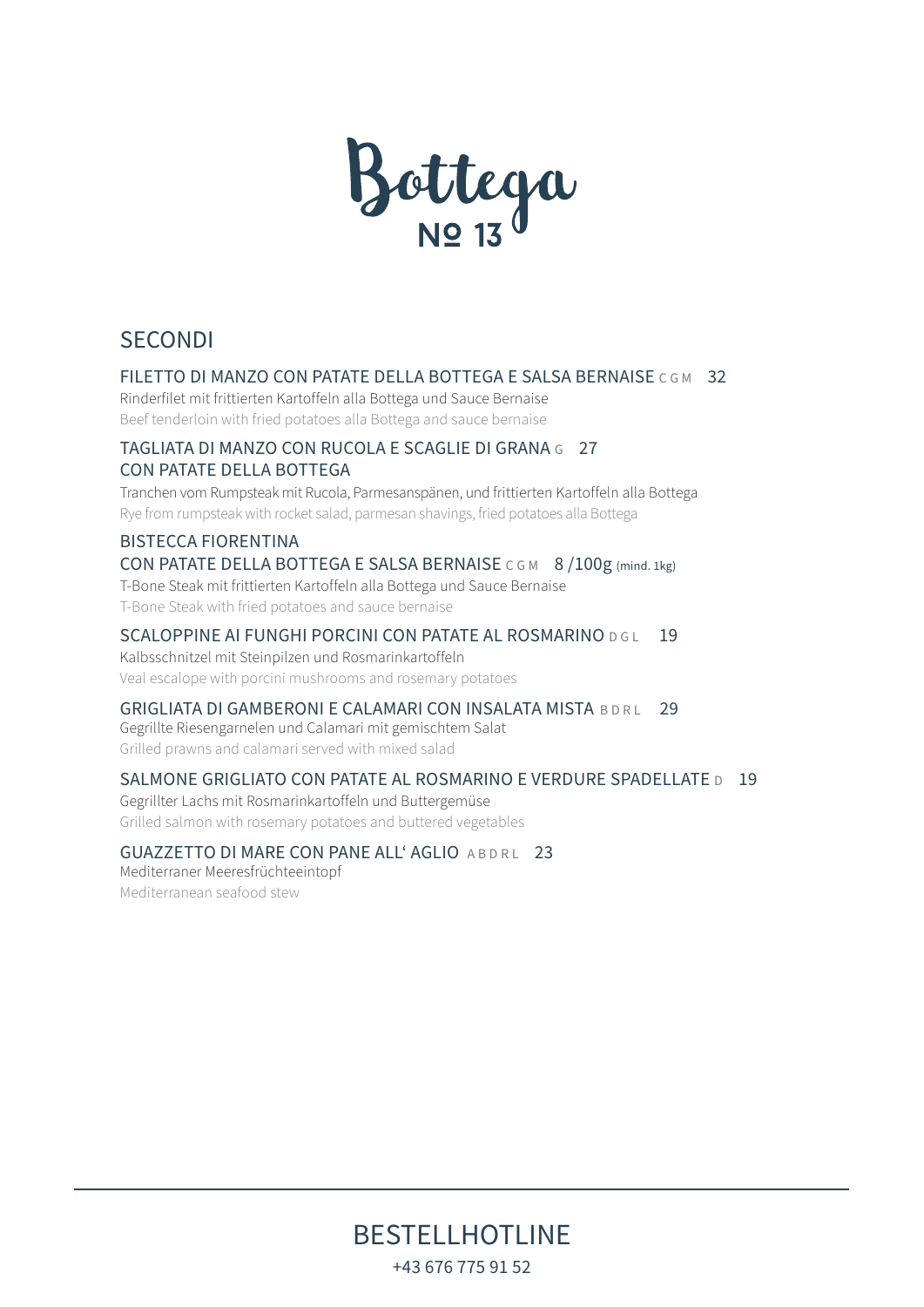

# DOLCI

#### TIRAMISU DELLA CASA A C G F 6

Hausgemachtes Tiramisu - der italienische Klassiker Homemade Tiramisu

#### PANNA COTTA AI FRUTTI DI BOSCO CEG 6

Panna Cotta auf Waldbeerspiegel Italian pudding with wild berries

#### TORTINO AL CIOCCOLATO CON CUORE MORBIDO E GELATO ALLA VANIGLIA A C E G 9

Schokoladen Törtchen mit weichem Schokoladekern und Vanilleeis (Backzeit 15 min.) Chocolate tart with a core of molten chocolate and vanilla ice cream (Baking time 15 min.)

#### AFFOGATO CG<sub>5</sub>

Espresso mit Vanilleeis, Sahne und Krokant Espresso with vanilla ice, whipped cream and caramelized nuts

#### CAPRICCIO ALLA NUTELLA A E H (empfohlen für mind. 2 Personen) 15

Ciambella ripiena di nutella e zucchero a velo Süßer Pizza-Donut gefüllt mit Nutella und Staubzucker Sweet pizza-doughnut with nutella and powdered sugar

# PROFITTEROL RIPIENO AL CIOCCOLATO A C E G 7

Profiterole mit Schokolade gefüllt Profiterole filled with chocolate

# VARIAZIONE DOLCICG 8,50 p.P

Nachspeisenvariation für mind. 2 Pers. (Preis pro Person) Variety of italian desserts for min 2 persons (price per person)

#### **ALLERGENE**

A Gluten | B Krebstiere | C Ei | D Fisch | E Erdnuss | F Soja | G Milch | H Schalenfrüchte | L Sellerie | M Senf N Sesam | O Sulfite | P Lupinen | R Weichtiere

Unsere Mitarbeiter informieren Sie gerne über allergene Zutaten in unseren Gerichten. In unserem Betrieb werden Gerichte mit allen oben angeführten allergenen Stoffen zubereitet - unbeabsichtigte Kreuzkontakte/- Kontaminationen können trotz sorgfältiger Zubereitung nicht ausgeschlossen werden.

BESTELLHOTLINE

+43 676 775 91 52